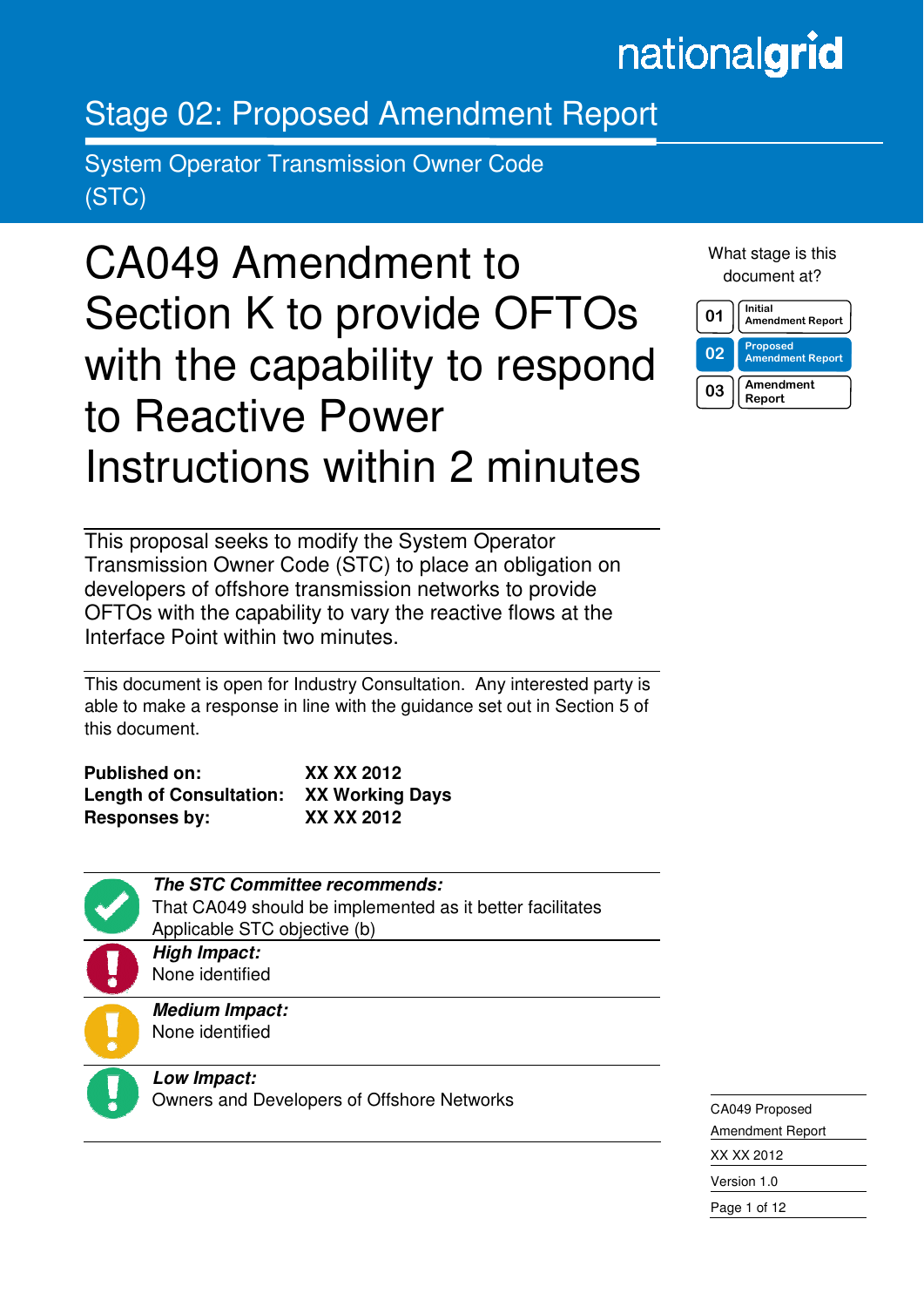#### **Contents**

| Description of Proposed Modification and its Effects  4<br>2 <sup>1</sup><br>3<br>4<br>5 |  |  |
|------------------------------------------------------------------------------------------|--|--|
|                                                                                          |  |  |
|                                                                                          |  |  |
|                                                                                          |  |  |
|                                                                                          |  |  |
|                                                                                          |  |  |
|                                                                                          |  |  |







Proposer: **Brian Taylor**  National Grid Electricity **Transmission** 

### **About this document**

This Proposed Amendment Report is for Industry Consultation and outlines the information required for interested parties to form an understanding of a defect within the STC and the proposed solutions.

#### **Document Control**

| Version | Date | Author               | <b>Change Reference</b>          |
|---------|------|----------------------|----------------------------------|
| 1.0     |      | <b>STC Committee</b> | <b>Proposed Amendment Report</b> |
|         |      |                      | for Industry Consultation        |

| CA049 Proposed          |
|-------------------------|
| <b>Amendment Report</b> |
| XX XX 2012              |
| Version 1.0             |
| Page 2 of 12            |
|                         |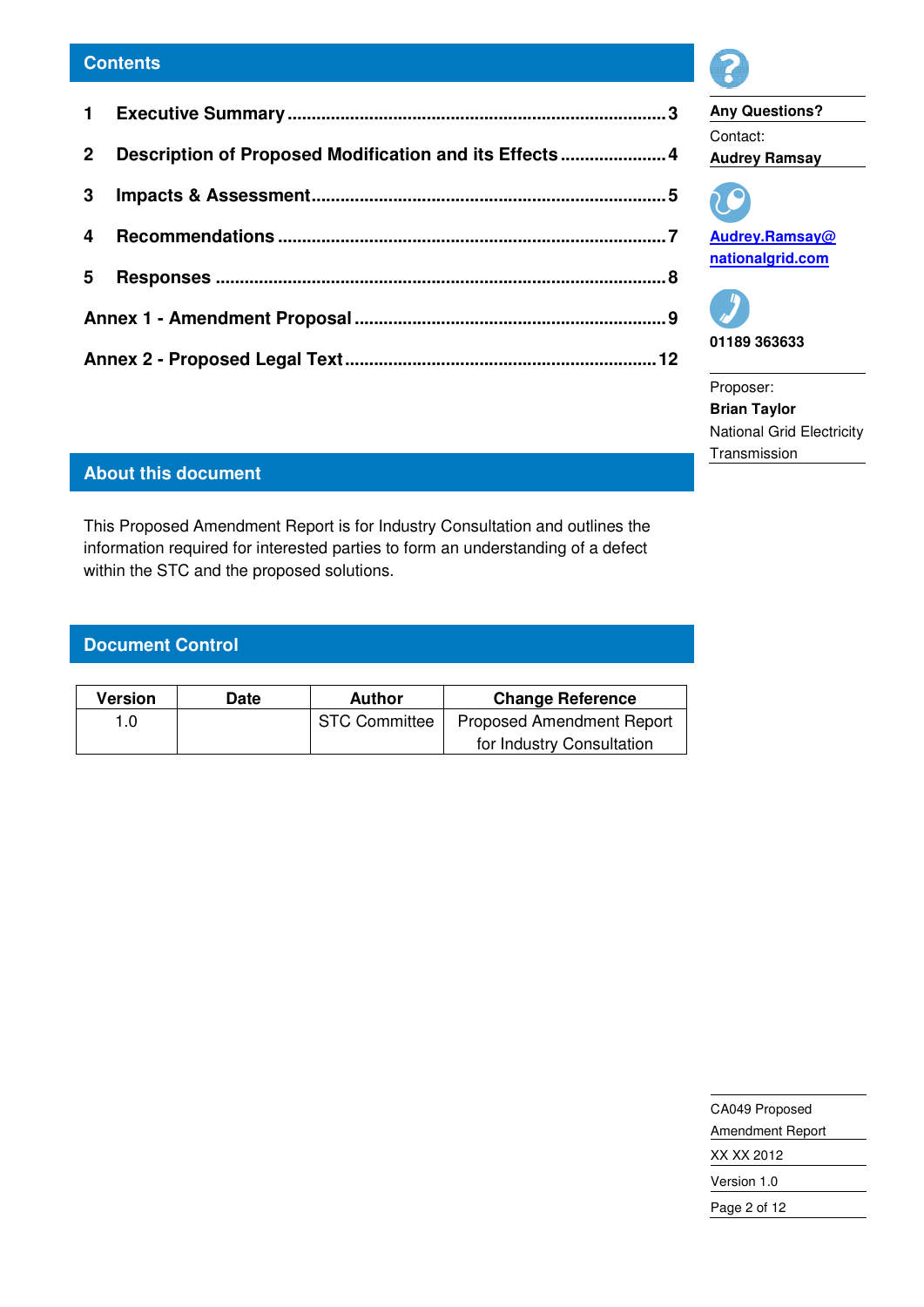#### **1 Executive Summary**

- 1.1 As the capacity of offshore transmission increases, the System Operator will become increasingly reliant on the OFTO's reactive capability at the offshore to onshore interface to manage onshore voltages. To cope with changing system conditions, OFTOs will be expected to vary the reactive flows at the interface point shortly after being instructed by the National Electricity Transmission System Operator (NETSO). Generators are obliged to respond to similar instructions within 2 minutes hence it is proposed to place the same obligation on OFTOs.
- 1.2 To ensure that OFTOs are able to fulfil this obligation, it is proposed to amend Section K of the STC to ensure offshore networks are built with control systems which will enable reactive flows to be varied within these timescales. A modification will also be required to the Grid Code to ensure that generators fulfil this obligation under Generator Build.

#### **STC Committee Recommendation**

- 1.3 The STC Committee provisionally recommends that STC Amendment Proposal CA049 be approved for implementation.
- 1.4 Should the Authority approve STC Amendment Proposal CA049, it is provisionally recommended that the STC be modified 5 days after the Authority decision.

| CA049 Proposed   |
|------------------|
| Amendment Report |
| XX XX 2012       |
| Version 1.0      |
| Page 3 of 12     |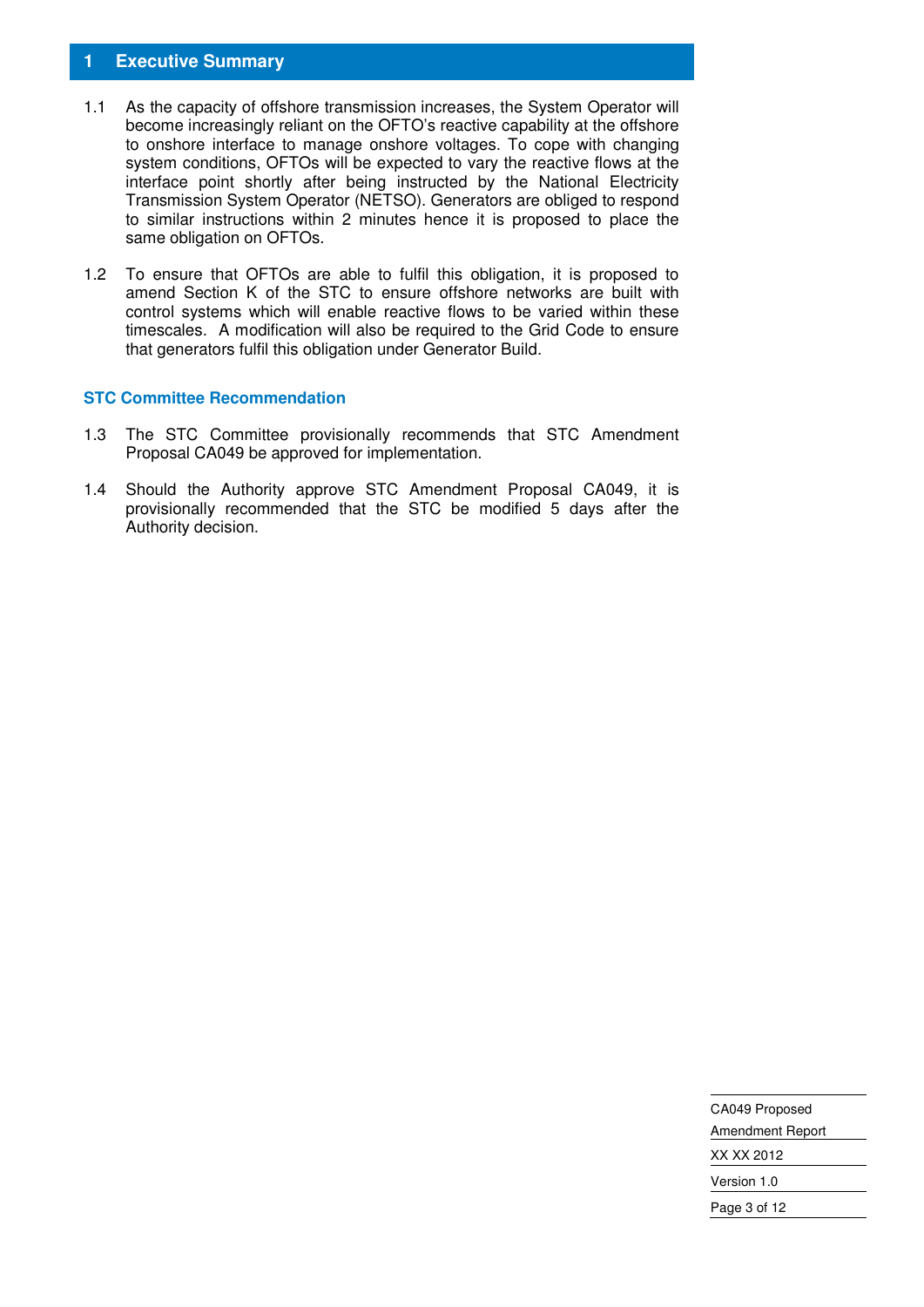#### **2 Description of Proposed Modification and its Effects**

- 2.1 The NETSO uses reactive compensation equipment connected to the Onshore Transmission System and the reactive capability of onshore Generating Units to keep system voltages within limits defined in the National Electricity Transmission System Security and Quality of Supply Standard (NETS SQSS). Generators are instructed to vary the reactive power at the Grid Entry Point by the NETSO and are obliged (through the Grid Code) to respond to these instructions within 2 minutes of receipt.
- 2.2 As the capacity of offshore generation increases and displaces onshore generation, the loss in onshore reactive compensation will need to be replaced both in terms of quantity and timescales for delivery following instruction.
- 2.3 OFTOs are obliged under the STC to provide reactive assets with a capability similar to Generators at the Interface Point and STCP01-1 allows the NETSO to alter the output. Response times are not mentioned explicitly but it is recognised that they need to be short. To avoid ambiguity, an amendment to STCP01-1 (PA065) has been proposed which will place an obligation on OFTOs to respond within the same timescales as Generators (i.e. 2 minutes).
- 2.4 It is proposed to amend Section K of the STC to ensure that OFTOs are able to fulfil this obligation. Additionally, an obligation will have to be placed on offshore developers to build offshore networks with adequate control systems and this will be addressed through a modification to the Grid Code.
- 2.5 To expediate the process of changing Reactive Power, the OFTO could provide the NETSO with a means of issuing the instruction by electronic data transfer or a means of changing the Reactive Power directly.
- 2.52.6 The view of the Workgroup is that this capability is inherent in offshore<sup>\*</sup> networks and therefore this modification should not increase costs. However, it is possible that some Offshore transmission networks which have either been built or are at an advanced stage of design may be incapable of meeting this obligation. If this is the case, derogations may be required if modifying equipment is not deemed economically efficient.

2.62.7 No Alternative Amendments to CA049 were submitted.

**Formatted:** Bullets and Numbering

CA049 Proposed Amendment Report XX XX 2012 Version 1.0 Page 4 of 12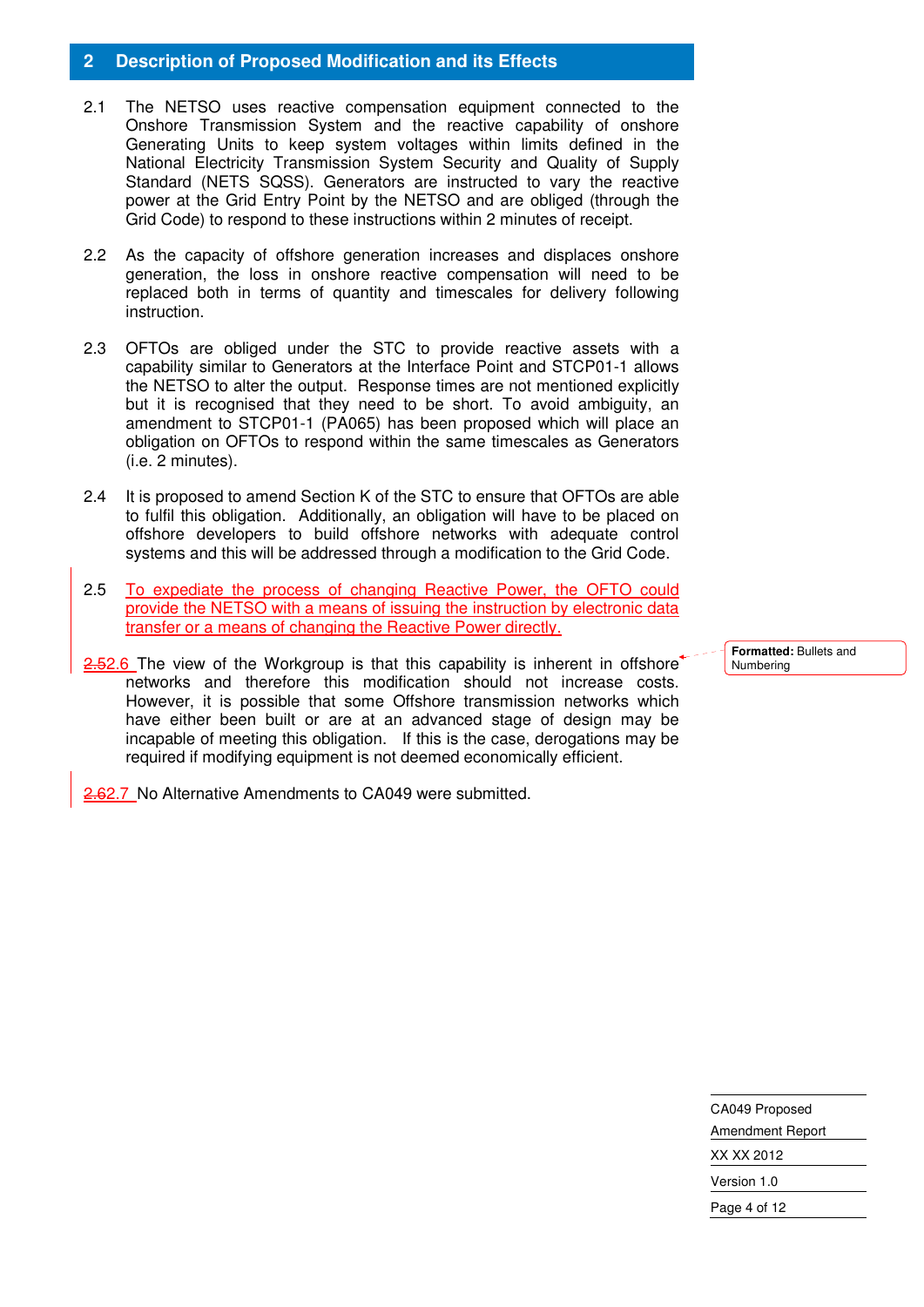#### 3.1 **STC Parties' Assessments**

#### 3.1.1 **National Grid**

National Grid is supportive of Amendment Proposal CA049 and has carried out an Assessment of the Proposed Amendment.

The implementation of CA049 would not have any physical impact on National Grid's Transmission system or require any changes to the IS systems. No additional works or monies would be required to implement the proposed change.

#### 3.1.2 **Offshore Transmission Owners (OFTOs)**

#### **Wording to be agreed by OFTOs**

 The OFTOs are supportive of Amendment Proposal CA049, and have completed an Assessment on the Proposed Amendment.

There may be a number of existing offshore transmission networks or networks at an advanced stage of construction/design that are unable to meet the requirements of CA049. Ofgem have asked for information regarding the cost of achieving compliance to The cost and time taken to achieve compliance should be taken into consideration. Information in this regard will be collected from OFTOs and Developers as part of the consultation.

#### 3.1.3 **Scottish Hydro-Electric Transmission Limited (SHETL)**

#### **Wording to be agreed by SHETL**

 SHETL is supportive of Amendment Proposal CA049, and has completed an Assessment on the Proposed Amendment.

 The implementation of CA049 would not have any physical impact on SHETL System(s) or require changes to IS systems. No additional works or monies would be required to implement the proposed change.

#### 3.1.4 **SP Transmission Limited (SPT)**

#### **Wording to be agreed by SPT**

 SPT is supportive of Amendment Proposal CA049, and has completed an Assessment on the Proposed Amendment.

 The implementation of CA049 would not have any physical impact on SPT System(s) or require changes to IS systems. No additional works or monies would be required to implement the proposed change.

#### 3.2 **Impact on STC/STCPs**

The proposed modification will require a change to STC Section K, Section 2. Amendments to STCP01-1 are also required and these are being addressed under PA065.

CA049 Proposed Amendment Report XX XX 2012 Version 1.0 Page 5 of 12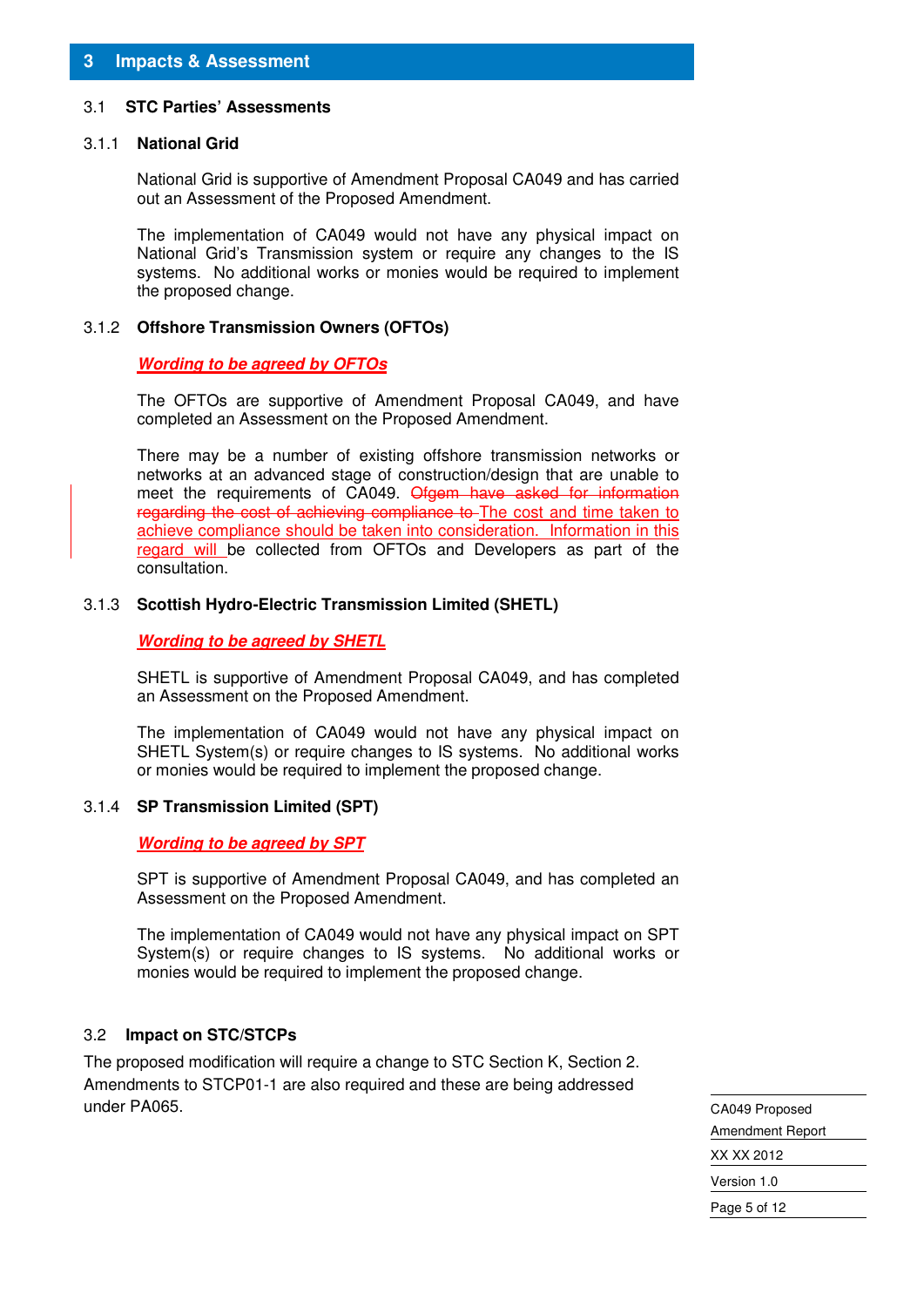#### 3.3 **Impact on Greenhouse Gas emissions**

The proposed modification will not have an impact on Greenhouse Gas emissions.

#### 3.4 **Assessment against STC Objectives**

The STC Committee considers that CA049 would better facilitate the STC objective(s):

(b) development, maintenance and operation of an efficient, economical coordinated system of electricity transmission;

> The modification will ensure that offshore transmission networks are built in way which will enable NGET to use the reactive capability at the interface point in a timely manner for the purpose of managing voltages on the onshore network. This will mitigate the cost of managing onshore voltages by avoiding:-

- Running generation for voltage control
- Installing additional compensation equipment onshore

#### 3.5 **Impact on core industry documents**

A proposal to amend the Grid Code has been made to the Grid Code Review Panel (GCRP) to ensure that the basic rules for designing and building an Offshore Transmission System applicable to Users and Offshore Transmission Owners (as defined in the Grid Code and STC respectively) will remain equivalent after this amendment to the STC has been implemented.

#### 3.6 **Impact on other industry documents**

The proposed modification does not impact on any other industry documents.

CA049 Proposed Amendment Report XX XX 2012 Version 1.0 Page 6 of 12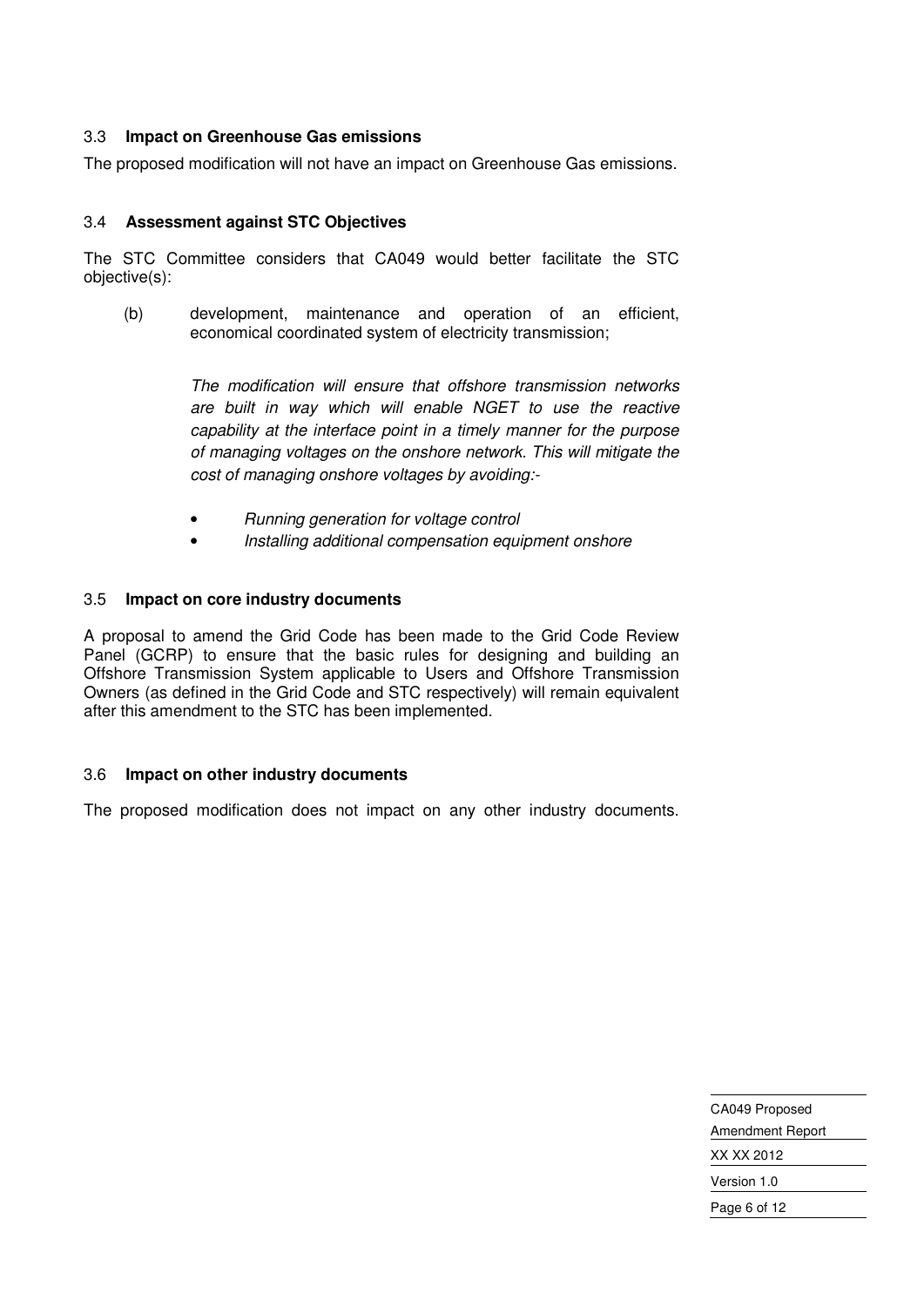#### **4 Recommendations**

- 4.1 The STC Committee recommends that STC Amendment Proposal CA049 be approved for implementation.
- 4.2 Should the Authority approve Amendment Proposal CA049, it is recommended that the STC be modified 5 business days after the Authority's decision.

| CA049 Proposed   |
|------------------|
| Amendment Report |
| XX XX 2012       |
| Version 1.0      |
| Page 7 of 12     |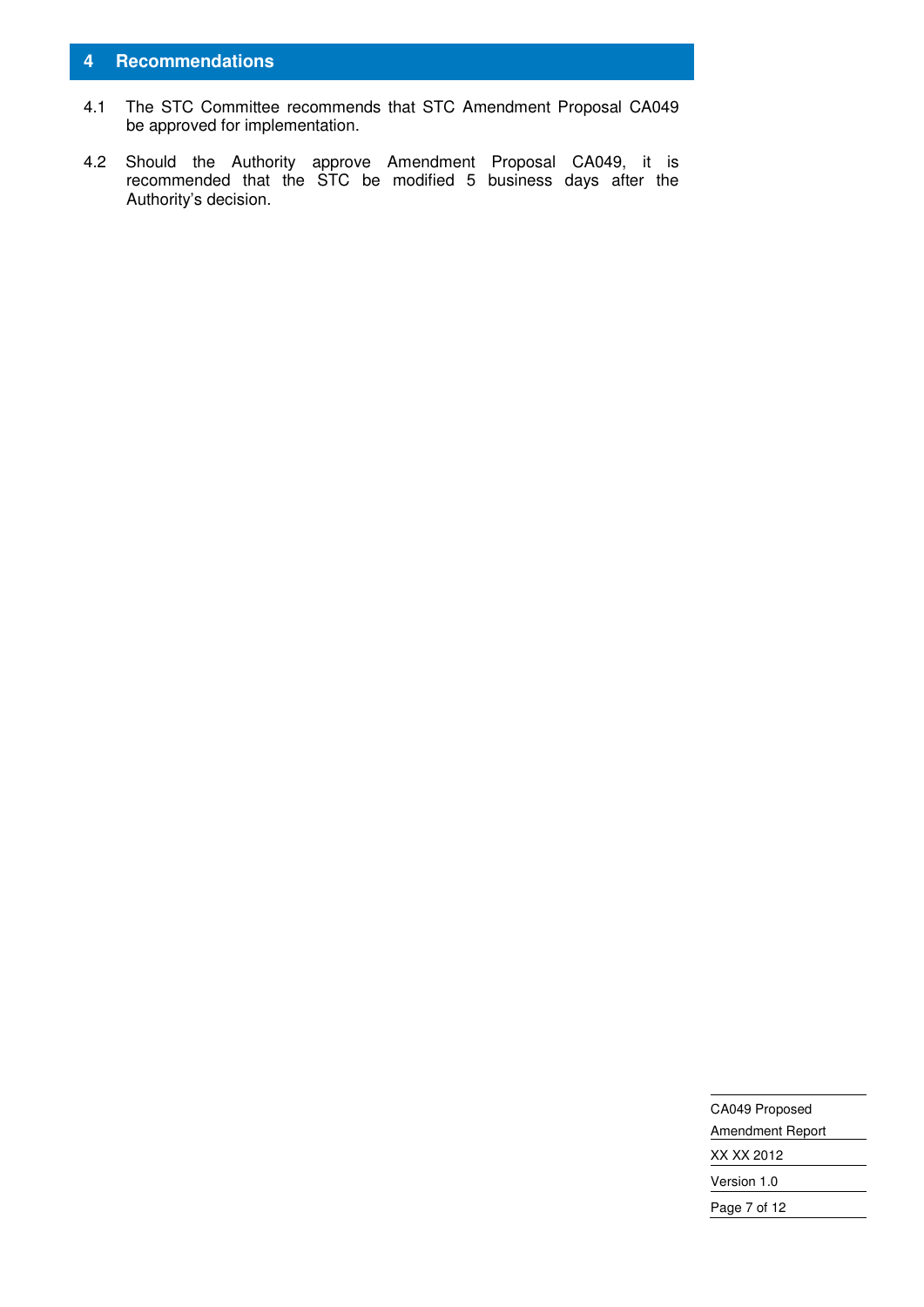#### **5 Responses**

- 5.1 Views are invited upon the proposals outlined in this consultation, which should be received by xx xxxx 2012
- 5.2 If you wish to make a representation, please use the response proforma which can be found under CA049 at the following link: http://www.nationalgrid.com/uk/Electricity/Codes/sotocode/Amendments/
- 5.3 Responses are invited to the following questions:

**Question 1.** Do you believe that the proposal better facilitates the Applicable STC Objectives?

**Question 2.** Do you support the proposed implementation approach? If not, please state why and provide an alternative suggestion where possible.

#### **Questions 3, 4 and 5 relevant to Generators constructing Offshore assets**

**Question 3.** Has the plant or apparatus which will be transferred to an Offshore Transmission Owner (OFTO) been built/designed with the capability to enable the OFTO to change reactive flows at the Interface Point within 2 minutes of receiving an instruction from the System Operator?

**Question 4.** If the capability is not available, are you able to provide an estimate of the cost to include it?

**Question 5.** If the capability is not available, **please indicate if you would apply for a derogation. If a derogation is requested, please indicate for what period of time the derogation would be requested.**

#### **Questions 6, 7 and 8 relevant to Offshore Transmission Owners (OFTOs) constructing Offshore assets**

**Question 6.** Are you able to change the reactive flows at the Interface Point within 2 minutes of receiving instructions from the System Operator?

**Question 7.** If this is not achievable, are you able to provide an estimate of the cost to enable this to be achieved?

**Question 8.** If the capability is not available, **please indicate if you would apply for a derogation. If a derogation is requested, please indicate for what period of time the derogation would be requested.**

**Formatted:** Font: Not Bold

**Formatted:** Font: Not Bold

**Question 9.** Do you have any other comments?

5.4 Your formal responses may be submitted via email to:-

STCTeam@nationalgrid.com

CA049 Proposed Amendment Report XX XX 2012 Version 1.0 Page 8 of 12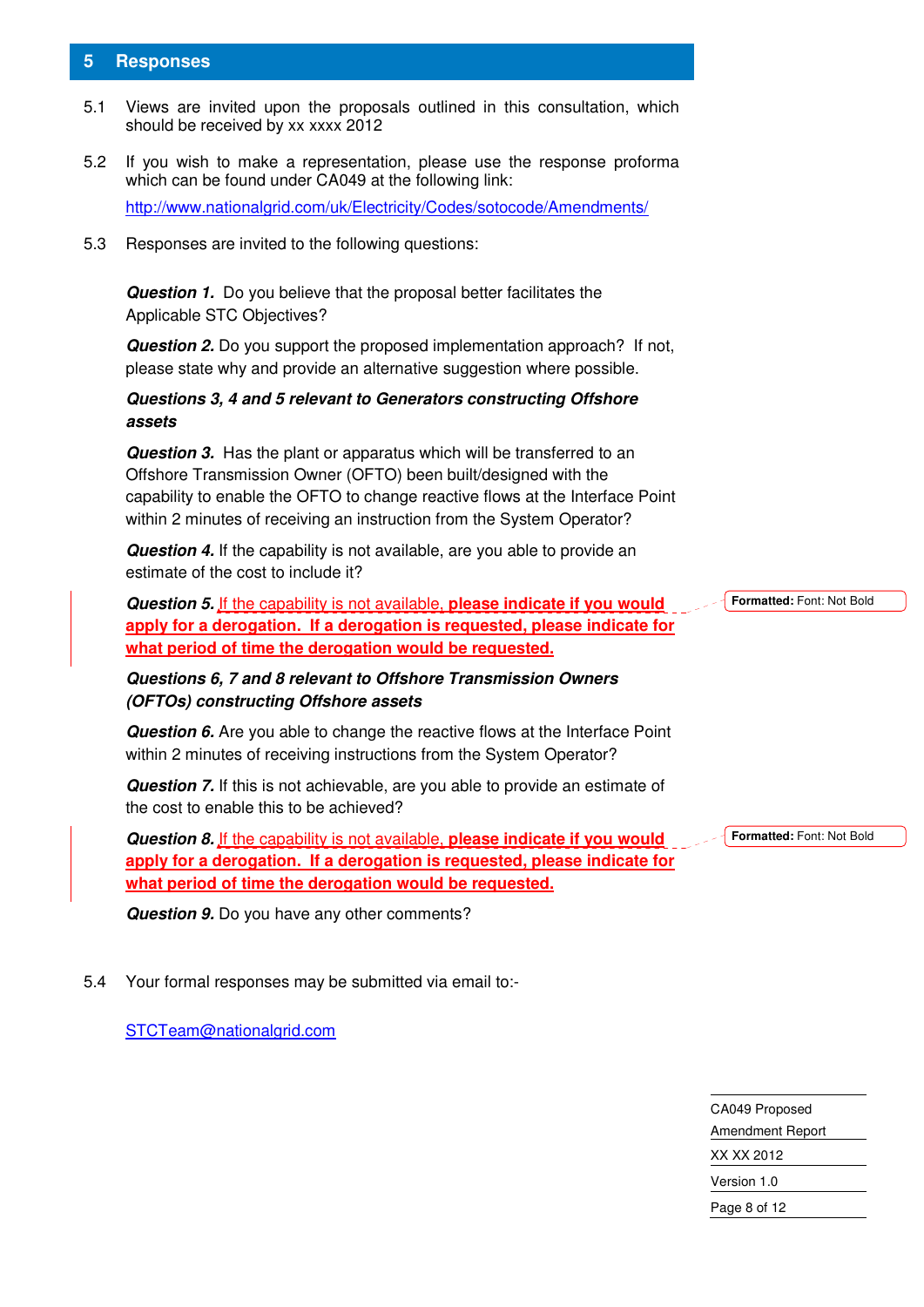#### **STC Amendment Proposal Form CA049**

1. Title of Amendment Proposal

Amendment to Section K, to provide OFTOs with the capability to respond to Reactive Power Instructions within 2 minutes

2. Description of the Proposed Amendment (mandatory field)

Section K of the STC will be amended to oblige offshore transmission systems to provide OFTOs with the capability to change the reactive output at the Interface Point in accordance with an instruction given by NGET within 2 minutes of receiving that instruction

#### $3<sub>1</sub>$ Description of Issue or Defect that Proposed Amendment seeks to Address (mandatory field)

To keep voltages within limits as system conditions change, the System Operator instructs Generators to vary the reactive power at the Grid Entry Point. The Grid Code places an obligation on Generators to implement these instructions within 2 minutes of receipt.

As the capacity of offshore transmission systems increases, NGET will become increasingly reliant on the OFTO's reactive capability at the Interface Points to control voltages on the onshore network. As this reactive capability will be displacing the capability provided by onshore Generators, OFTOs will be required to vary the reactive output within 2 minutes of an instruction being received. An amendment to STCP 01-1 (PA065) has been proposed which will place an obligation on OFTOs to meet this deadline. However for this to be possible the offshore transmission systems must be capable of being operated in this way and therefore it is proposed to include an obligation to this effect in Section K of the STC.

4. Impact on the STC (information should be given where possible)

**Indicative Legal Text** 

Amendment to Section K:

#### REACTIVE CAPABILITY AND VOLTAGE CONTROL

2.1 All Offshore Transmission Systems must be capable of delivering Reactive Power at the Interface Point as described in paragraphs 2.2 and 2.3 of Section K below. The Reactive Power capability that an Offshore Transmission System must be able to provide at the Interface Point may be delivered using a combination of Plant owned by the Offshore Transmission Owner concerned and Plant owner by a Generator or Generators connected to that Offshore Transmission System, Where Generator Plant is out of service, these Reactive Power capability requirements will be reduced pro rata to the maximum Active Power capability of Generator Plant in service.

2.2 All Offshore Transmission Systems must be designed to enable the OFTO to comply within two minutes of an instruction being received from NGET relating to a change in Reactive Power or voltage set point at the Interface Point

> CA049 Proposed **Amendment Report** XX XX 2012 Version 1.0 Page 9 of 12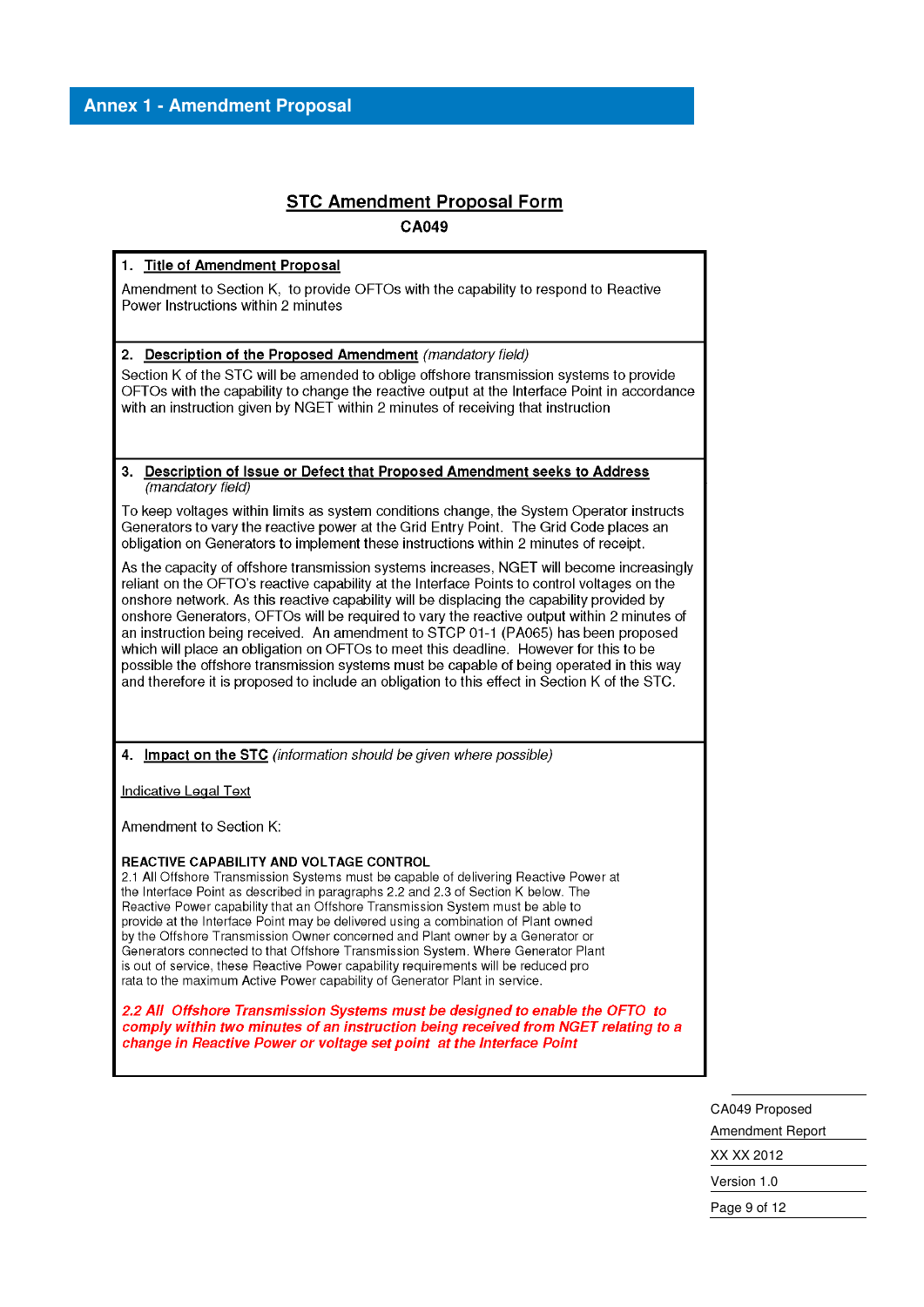5. Impact on other frameworks e.g. BSC, CUSC, Grid Code (information should be given where possible)

None identified

- 6. Impact on Core Industry Documentation (information should be given where possible) None identified
- 7. Impact on Computer Systems and Processes used by STC Parties (information Offshore transmission networks which have been built or at an advanced stage of design may not be capable of meeting the obligation. Therefore a derogation against modification of a start date for obligation to become active may be required.

None identified

#### 8. Details of any Related Modifications to Other Industry Codes (where known)

An amendment to STCP 01-1 (PA065) has been proposed which will place an obligation on OTFOs to respond to an instruction to change reactive output within 2 minutes

#### 9. Justification for Proposed Amendment with Reference to Applicable STC Objectives (mandatory field)

**STC Objectives** 

(b) development, maintenance and operation of an efficient, economical and co-ordinated system of electricity transmission;

The modification will ensure that offshore transmission networks are built in way which will enable NGET to use the reactive capability at the interface point in a timely manner for the purpose of managing voltages on the onshore network. This will mitigate the cost of managing onshore voltages by avoiding :-

- Running generation for voltage control
- Installing additional compensation equipment onshore

| <b>Details of Proposer</b><br>Organisation's Name                                                         | Brian Taylor<br>National Grid |
|-----------------------------------------------------------------------------------------------------------|-------------------------------|
| Capacity in which the<br>Amendment is being proposed                                                      |                               |
| (i.e. STC Party or other Party as<br>designated by the Authority pursuant to<br>STC section B7.2.2.1 (b)) | <b>STC Party</b>              |

| CA049 Proposed          |
|-------------------------|
| <b>Amendment Report</b> |
| XX XX 2012              |
| Version 1.0             |
| Page 10 of 12           |
|                         |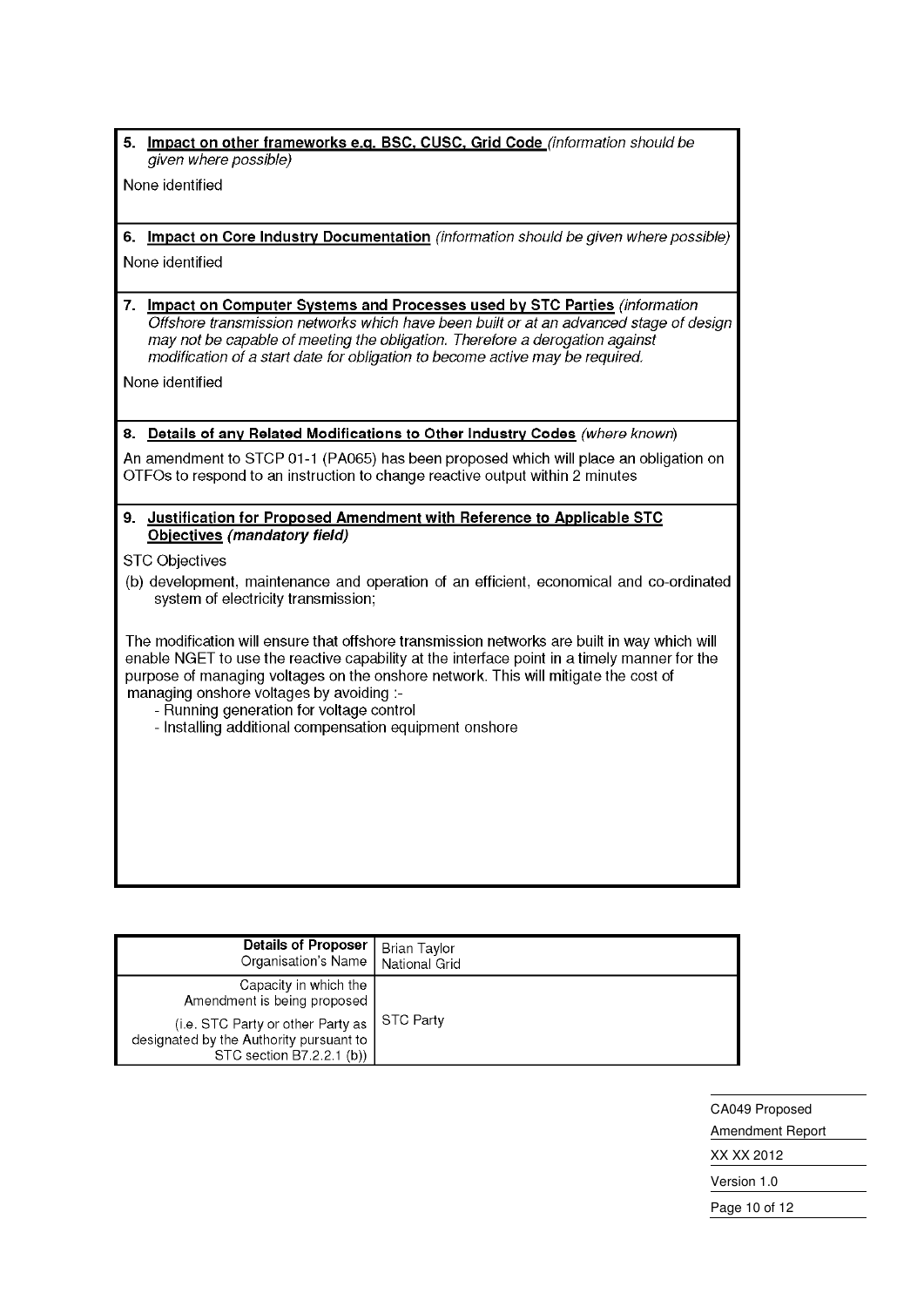| <b>Details of Proposer's Representative</b><br>Name<br>Organisation<br>Telephone Number<br>Email Address | Brian Taylor<br>National Grid Electricity Transmission plc<br>01189 363458<br>brian.taylor@nationalgrid.com   |
|----------------------------------------------------------------------------------------------------------|---------------------------------------------------------------------------------------------------------------|
| Details of Representative's Alternate<br>Name<br>Organisation<br>Telephone Number<br>Email Address       | Audrey Ramsay<br>National Grid Electricity Transmission plc<br>01189 363633<br>audrey.ramsay@nationalgrid.com |
| Attachments (Yes/No):                                                                                    |                                                                                                               |

#### Notes:

- Those wishing to propose an Amendment to the STC should do so by filling in this "Amendment 1. Proposal Form" that is based on the provisions contained in Section 7.2 of the STC.
- The Committee Secretary will check that the form has been completed, in accordance with the  $2<sup>1</sup>$ requirements of the STC, prior to submitting it to the Committee. If the Committee Secretary accepts the Amendment Proposal form as complete, then she/he will write back to the Proposer informing them of the reference number for the Amendment Proposal and the date on which the Committee will consider the Proposal. If, in the opinion of the Committee Secretary, the form fails to provide the information required in the STC, then he/she may reject the Proposal. The Committee Secretary will inform the Proposer of the rejection and report the matter to the Committee at their next meeting. The Committee can reverse the Committee Secretary's decision and if this happens the Committee Secretary will inform the Proposer.

The completed form should be returned to:

Lucy Hudson STC Committee Secretary Regulatory Frameworks National Grid National Grid House Warwick Technology Park Gallows Hill Warwick, CV34 6DA

Or via e-mail to: Lucy.Hudson@nationalgrid.com

| CA049 Proposed   |
|------------------|
| Amendment Report |
| XX XX 2012       |
| Version 1.0      |
| Page 11 of 12    |
|                  |